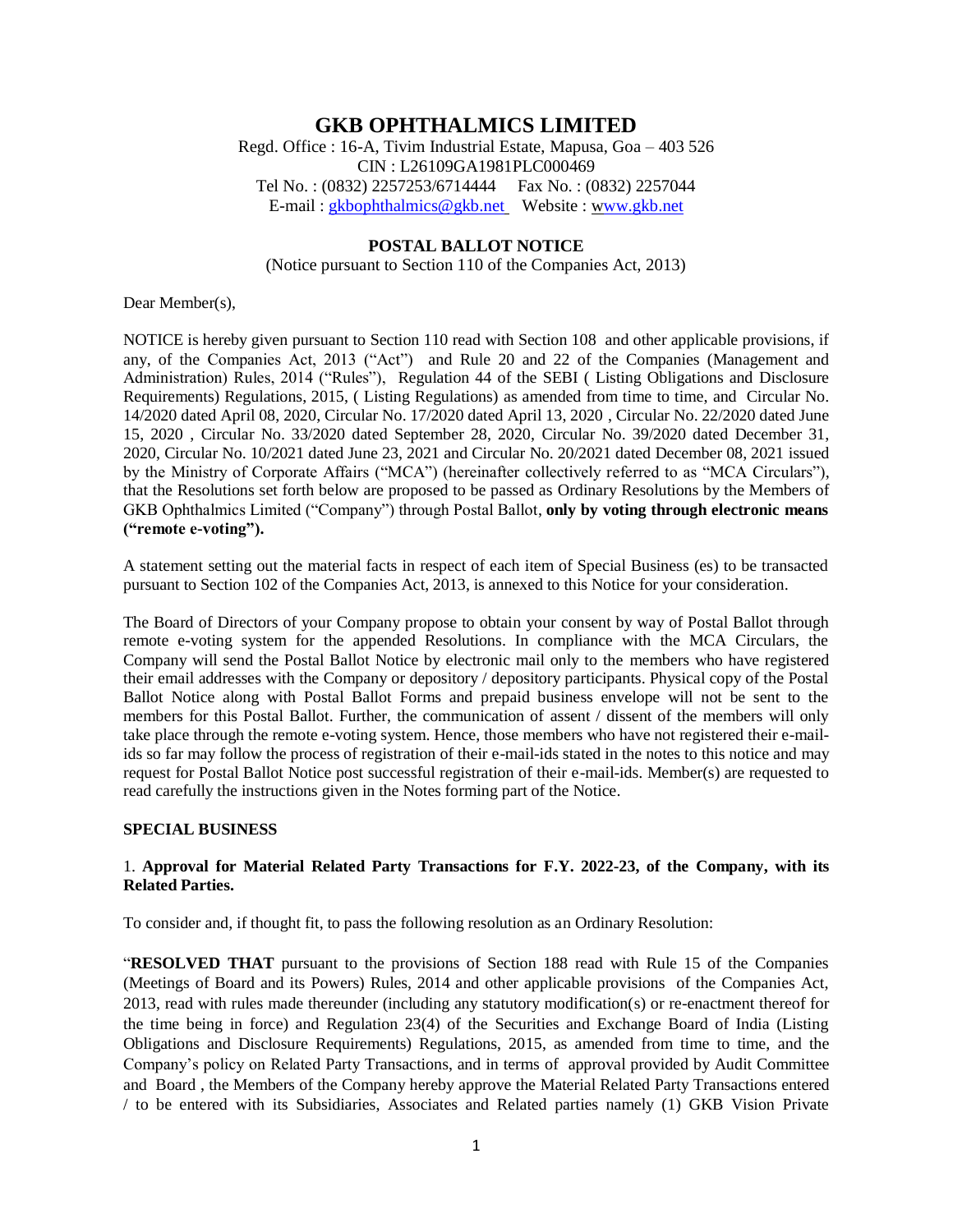Limited, (2) Lensco – The Lens Company, N.J., USA (3) GKB Vision FZC, Sharjah, U.A.E and (4) GSV Ophthalmics Private Limited for the financial year 2022-23, to the extent of the limits detailed in the table(s) forming part of the Explanatory Statement annexed to this Notice on such term(s) and conditions(s) as the Board of Directors may deem fit

**RESOLVED FURTHER THAT** the Board of Directors of the Company be and is hereby authorised to do all such acts, deeds, things as it may be necessary in order to give effect to this resolution."

### **2. Approval for Material Related Party Transactions for F.Y. 2022-23, between the Company's Subsidiaries and their Related Parties.**

To consider and, if thought fit, to pass the following resolution as an Ordinary Resolution:

"**RESOLVED THAT** pursuant to the provisions of Section 188 read with Rule 15 of the Companies (Meetings of Board and its Powers) Rules, 2014 and other applicable provisions of the Companies Act, 2013, read with rules made thereunder (including any statutory modification(s) or re-enactment thereof for the time being in force) and Regulation 23(4) of the Securities and Exchange Board of India (Listing Obligations and Disclosure Requirements) Regulations, 2015, as amended from time to time, and the Company's policy on Related Party Transactions, and in terms of approval provided by Audit committee and Board, the Members of the Company hereby approve the Material Related Party Transactions entered / to be entered with the Company's Subsidiaries and their Related parties for the financial year 2022-23, as detailed in the table(s) forming part of the Explanatory Statement annexed to this Notice on such term(s) and conditions(s) as the Board of Directors may deem fit.

**RESOLVED FURTHER THAT** the Board of Directors of the Company be and is hereby authorised to do all such acts, deeds, things as it may be necessary in order to give effect to this resolution."

| Registered Office :           | By order of the Board of Directors |
|-------------------------------|------------------------------------|
| 16-A, Tivim Industrial Estate | For GKB Ophthalmics Limited        |
| Mapusa - Goa, 403 526         |                                    |
| Place: Mapusa-Goa             | Pooja Bicholkar                    |
| Date: March 07, 2022          | <b>Company Secretary</b>           |
|                               | ACS 54716                          |
| <b>NOTES:-</b>                |                                    |

- 1. The Explanatory Statement pursuant to the provisions of Section 102 of the Companies Act, 2013, relating to Special Business to be passed by means of Postal Ballot, through remote e-voting, is annexed herewith.
- 2. In compliance with the Circular No. 14/2020 dated April 08, 2020, Circular No. 17/2020 dated April 13, 2020 , Circular No. 22/2020 dated June 15, 2020 , Circular No. 33/2020 dated September 28, 2020, Circular No. 39/2020 dated December 31, 2020, Circular No. 10 dated June 23, 2021 and Circular No. 20/2021 dated December 08, 2021, issued by the Ministry of Corporate Affairs ("MCA") (hereinafter collectively referred to as "MCA Circulars"), this Postal Ballot Notice is being sent only through electronic mode to those Members whose e-mail addresses are registered with the Company/Depositories. The Company has appointed CDSL for facilitating e-voting to enable the members to cast their votes electronically. The instructions for remote e-voting are provided as part of this Postal Ballot Notice.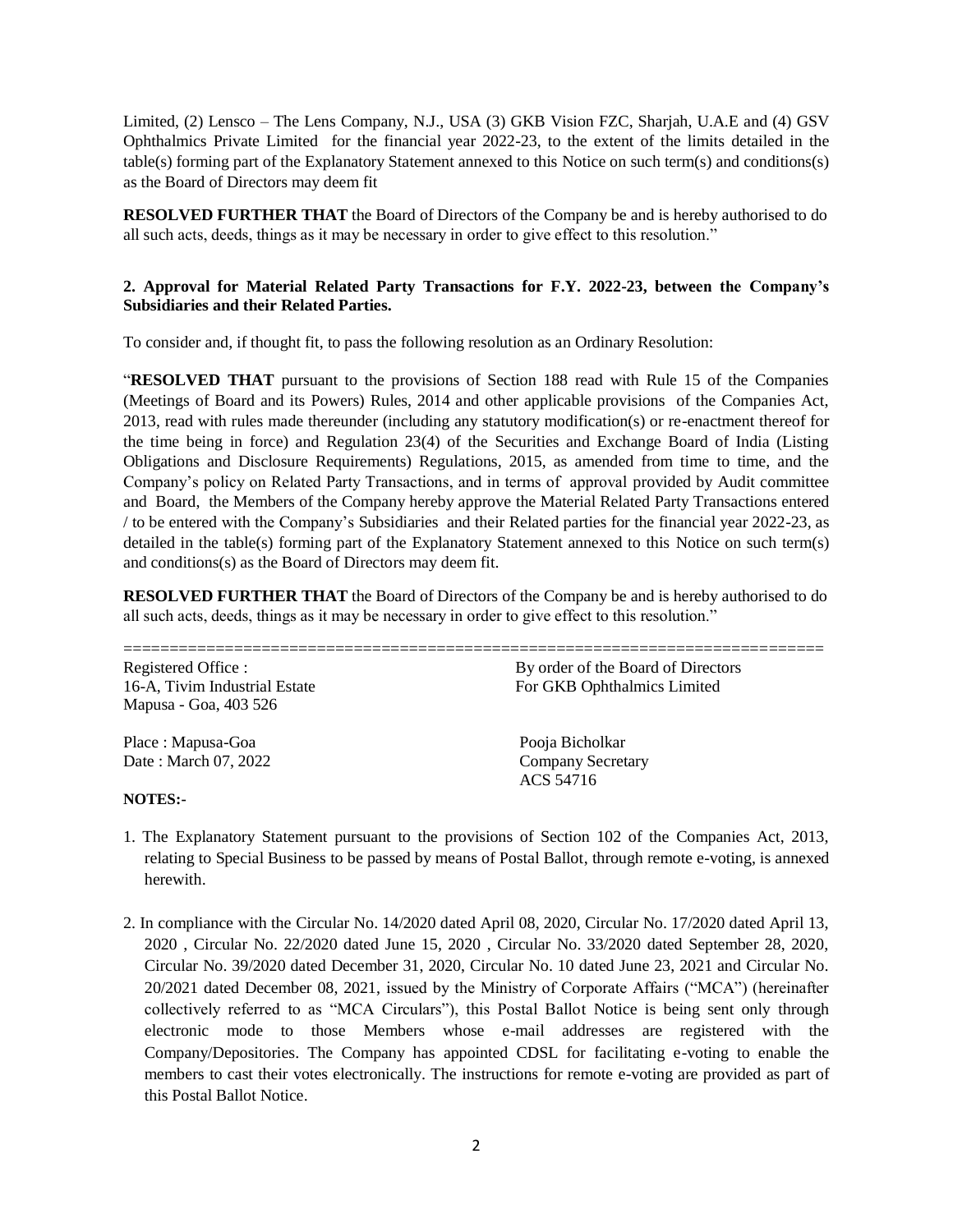Those Members whose email IDs are not registered can get their email ID registered as follows: ●Members holding shares in demat form can get their email ID registered by contacting their respective Depository Participant.

●Members holding shares in the physical form can get their email ID registered by contacting the Company's RTA, Link Intime India Private Limited at rnt.helpdesk@linkintime.co.in or by contacting the Company at investor.grievance[@gkb.net](http://gkb.net/)

- 3. The Notice is being sent to all the Members, whose names appear in the Register of Members/ List of Beneficial Owners as received from National Securities Depository Limited (NSDL) and Central Depository Services (India) Limited (CDSL) as on **March 04, 2022** in accordance with the provisions of the Companies Act, 2013
- 4. Voting rights shall be reckoned on the paid-up value of the shares registered in the names of the Members as on March 04, 2022 (cut-off date). Only those Members whose names are recorded in the Register of Members of the Company or in the Register of Beneficial Owners maintained by the Depositories as on the cut-off date will be entitled to cast their votes electronically. Once the member casts the vote on the resolution, he or she will not be allowed to change it subsequently. A person who is not a Member as on the cut-off date should accordingly treat this notice for information purposes only.
- 5. The Notice of Postal Ballot, is available on the website of the Company at [www.gkb.net,](http://www.gkb.net/) on the website of Stock Exchange i.e. BSE Limited at [www.bseindia.com](http://www.bseindia.com/) and on the website of CDSL at www.evotingindia.com .
- 6. All the documents referred to in the accompanying Notice and Explanatory Statement, shall be available for inspection through electronic mode, by addressing the request to investor.grievance $@$ gkb.net.
- 7. The Board of Directors has appointed Mr. Shivaram Bhat, Practising Company Secretary (ACS- 10454), as the Scrutinizer to scrutinize the postal ballot process through e-voting in a fair and transparent manner.
- 8. The Scrutinizer will submit his report after completion of the scrutiny and the results of the postal ballot will be posted on the Company's website [www.gkb.net,](http://www.gkb.net/) and shall also be communicated to the stock exchange, BSE Ltd, on or before April 12, 2022.

The resolutions, if passed by requisite majority, will be deemed to have been passed on the last date of remote e-voting, i.e. Sunday, April 10, 2022.

### **The instructions for shareholders voting electronically are as under:**

- i. The voting period begins on Saturday, March 12, 2022, at 9:00 A.M. and ends on Sunday, April 10, 2022, at 5:00 P.M. During this period shareholders' of the Company, holding shares either in physical form or in dematerialized form, as on the cut-off date i.e. Friday, March 04, 2022, may cast their vote electronically. The e-voting module shall be disabled by CDSL for voting thereafter.
- ii. Currently, there are multiple e-voting service providers (ESPs) providing e-voting facility to listed entities in India. This necessitates registration on various ESPs and maintenance of multiple user IDs and passwords by the shareholders. In order to increase the efficiency of the voting process, pursuant to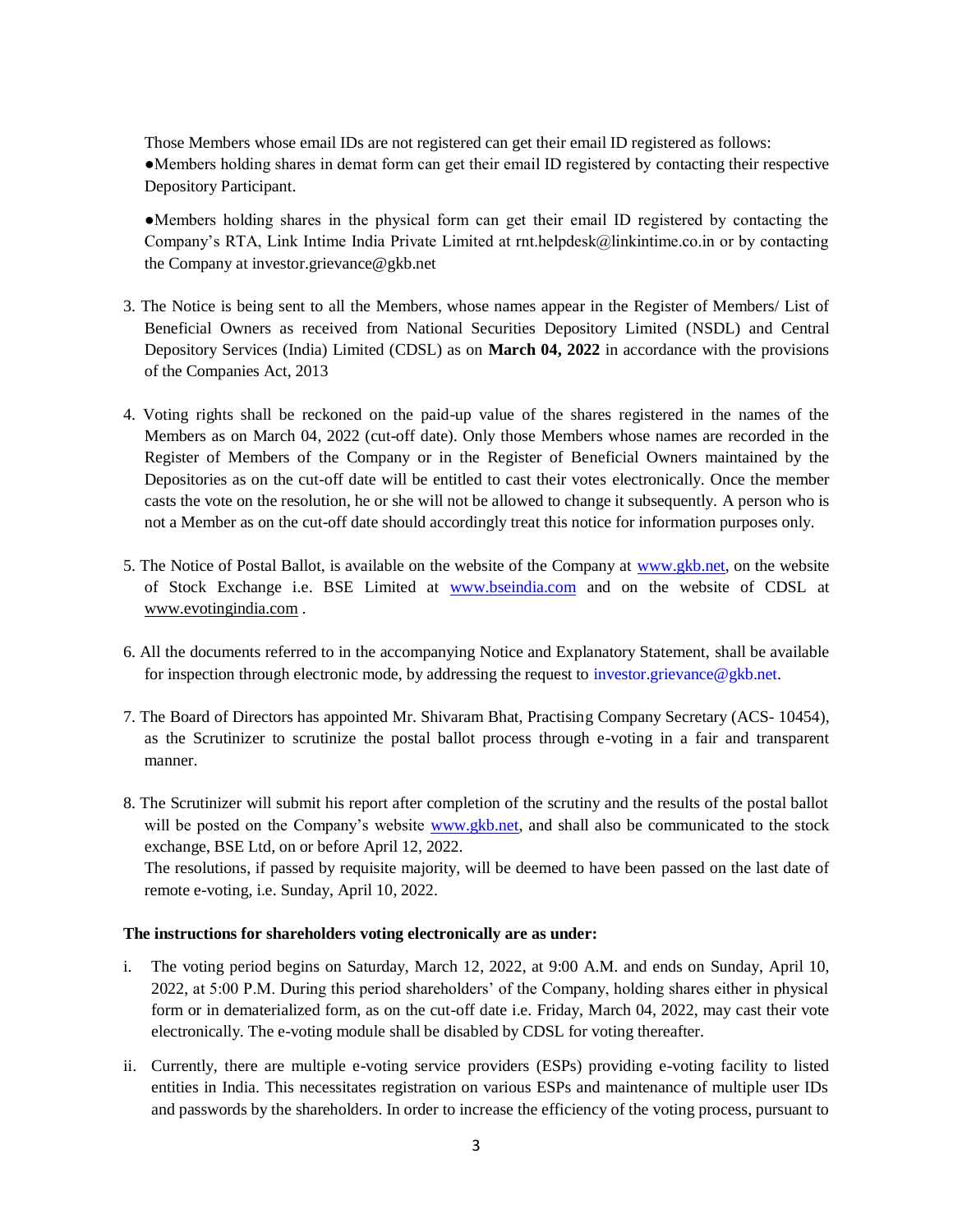a public consultation, it has been decided to enable e-voting to all the demat account holders, by way of a single login credential, through their demat accounts/ websites of Depositories/ Depository Participants. Demat account holders would be able to cast their vote without having to register again with the ESPs, thereby, not only facilitating seamless authentication but also enhancing ease and convenience of participating in e-voting process.

iii. In terms of SEBI circular no. SEBI/HO/CFD/CMD/CIR/P/2020/242 dated December 09, 2020 on e-Voting facility provided by Listed Companies, Individual shareholders holding securities in demat mode are allowed to vote through their demat account maintained with Depositories and Depository Participants. Shareholders are advised to update their mobile number and email Id in their demat accounts in order to access e-Voting facility.

Pursuant to above said SEBI Circular**,** Login method for e-Voting for Individual shareholders holding securities in Demat mode is given below:

| <b>Type</b>                                                                       | of   Login Method                                                                                                                                                                                                                                                                                                                                                                                                                                                                                                                                                                                                                                                                                                                                                                                                                                                                                                                                                                                                                                                                                                                                                                                                                                                                                                                                                                                                                                                                                                                                                                                                                                                                                                                                       |
|-----------------------------------------------------------------------------------|---------------------------------------------------------------------------------------------------------------------------------------------------------------------------------------------------------------------------------------------------------------------------------------------------------------------------------------------------------------------------------------------------------------------------------------------------------------------------------------------------------------------------------------------------------------------------------------------------------------------------------------------------------------------------------------------------------------------------------------------------------------------------------------------------------------------------------------------------------------------------------------------------------------------------------------------------------------------------------------------------------------------------------------------------------------------------------------------------------------------------------------------------------------------------------------------------------------------------------------------------------------------------------------------------------------------------------------------------------------------------------------------------------------------------------------------------------------------------------------------------------------------------------------------------------------------------------------------------------------------------------------------------------------------------------------------------------------------------------------------------------|
| shareholders                                                                      |                                                                                                                                                                                                                                                                                                                                                                                                                                                                                                                                                                                                                                                                                                                                                                                                                                                                                                                                                                                                                                                                                                                                                                                                                                                                                                                                                                                                                                                                                                                                                                                                                                                                                                                                                         |
| Individual<br>Shareholders<br>holding<br>securities in<br>Demat mode<br>with CDSL | Users who have opted for CDSL Easi / Easiest facility, can login through their<br>1)<br>existing user id and password. Option will be made available to reach e-Voting<br>page without any further authentication. The URL for users to login to Easi /<br>https://web.cdslindia.com/myeasi/home/login<br>Easiest<br>visit<br>are<br><b>or</b><br>www.cdslindia.com and click on Login icon and select New System Myeasi.<br>After successful login the Easi / Easiest user will be able to see the e-Voting option<br>2)<br>for eligible companies where the evoting is in progress as per the information<br>provided by company. On clicking the evoting option, the user will be able to see<br>e-Voting page of the e-Voting service provider for casting your vote during the<br>remote e-Voting period. Additionally, there is also links provided to access the<br>of<br>all<br>Service<br>Providers<br>e-Voting<br>i.e.<br>system<br>CDSL/NSDL/KARVY/LINKINTIME, so that the user can visit the e-Voting<br>service providers' website directly.<br>If the user is not registered for Easi/Easiest, option to register is available at<br>3)<br>https://web.cdslindia.com/myeasi/Registration/EasiRegistration<br>Alternatively, the user can directly access e-Voting page by providing Demat<br>4)<br>PAN No. from a e-Voting link<br>Number<br>Account<br>and<br>available<br>on www.cdslindia.com home page. The system will authenticate the user by<br>sending OTP on registered Mobile & Email as recorded in the Demat Account.<br>After successful authentication, user will be able to see the e-Voting option where<br>the evoting is in progress and also able to directly access the system of all e-Voting<br>Service Providers. |
|                                                                                   |                                                                                                                                                                                                                                                                                                                                                                                                                                                                                                                                                                                                                                                                                                                                                                                                                                                                                                                                                                                                                                                                                                                                                                                                                                                                                                                                                                                                                                                                                                                                                                                                                                                                                                                                                         |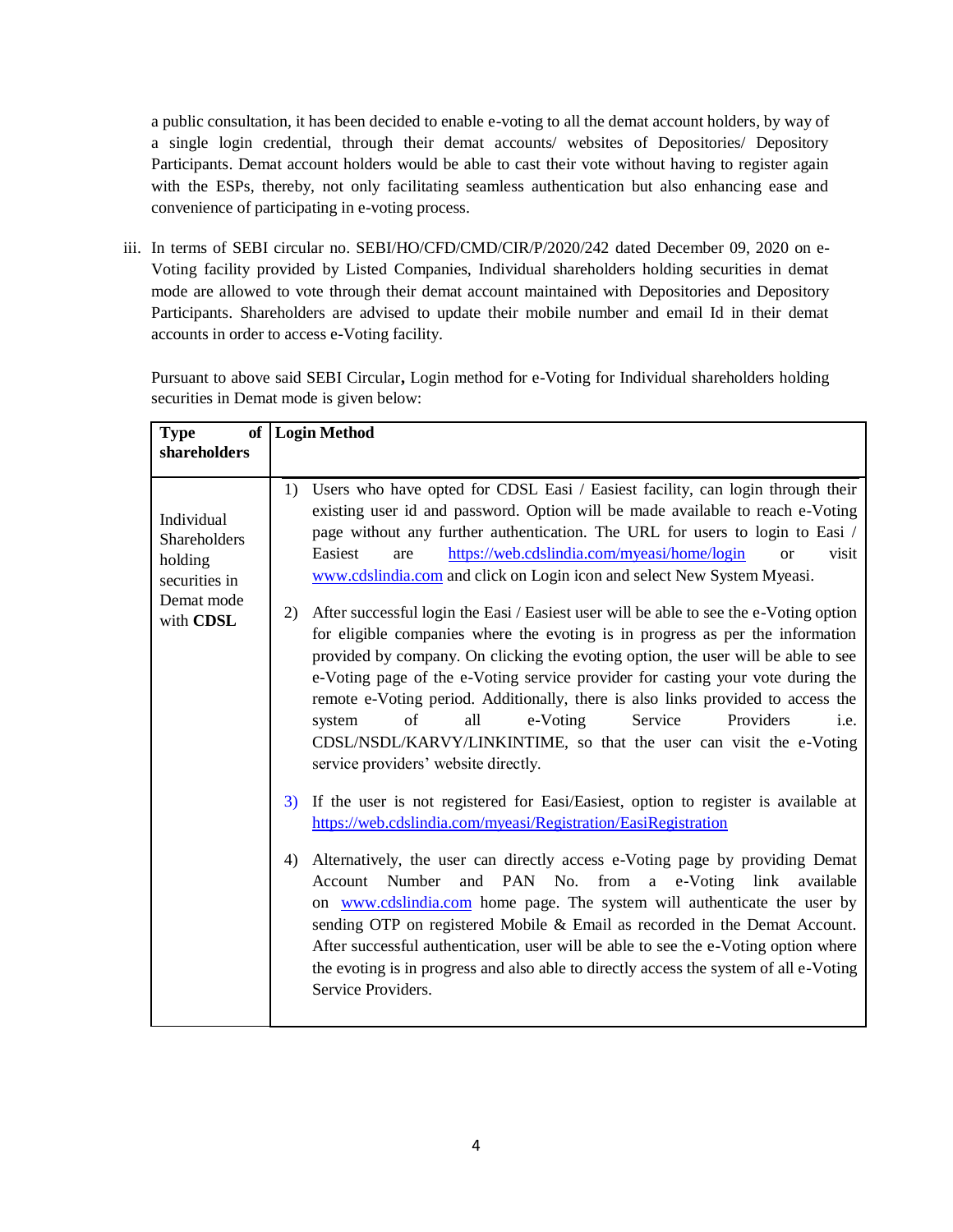| Individual<br>Shareholders<br>holding<br>securities in<br>demat mode<br>with NSDL                                                                     | If you are already registered for NSDL IDeAS facility, please visit the e-Services<br>1)<br>website of NSDL. Open web browser by typing the following URL:<br>https://eservices.nsdl.com either on a Personal Computer or on a mobile. Once the<br>home page of e-Services is launched, click on the "Beneficial Owner" icon under<br>"Login" which is available under 'IDeAS' section. A new screen will open. You<br>will have to enter your User ID and Password. After successful authentication, you<br>will be able to see e-Voting services. Click on "Access to e-Voting" under e-<br>Voting services and you will be able to see e-Voting page. Click on company<br>name or e-Voting service provider name and you will be re-directed to e-Voting<br>service provider website for casting your vote during the remote e-Voting period.<br>If the user is not registered for IDeAS e-Services, option to register is available at<br>2)<br>https://eservices.nsdl.com. Select "Register Online for IDeAS "Portal or click at<br>https://eservices.nsdl.com/SecureWeb/IdeasDirectReg.jsp<br>Visit the e-Voting website of NSDL. Open web browser by typing the following<br>3)<br>URL: https://www.evoting.nsdl.com/ either on a Personal Computer or on a<br>mobile. Once the home page of e-Voting system is launched, click on the icon<br>"Login" which is available under 'Shareholder/Member' section. A new screen<br>will open. You will have to enter your User ID (i.e. your sixteen digit demat<br>account number hold with NSDL), Password/OTP and a Verification Code as<br>shown on the screen. After successful authentication, you will be redirected to<br>NSDL Depository site wherein you can see e-Voting page. Click on company<br>name or e-Voting service provider name and you will be redirected to e-Voting<br>service provider website for casting your vote during the remote e-Voting period. |
|-------------------------------------------------------------------------------------------------------------------------------------------------------|------------------------------------------------------------------------------------------------------------------------------------------------------------------------------------------------------------------------------------------------------------------------------------------------------------------------------------------------------------------------------------------------------------------------------------------------------------------------------------------------------------------------------------------------------------------------------------------------------------------------------------------------------------------------------------------------------------------------------------------------------------------------------------------------------------------------------------------------------------------------------------------------------------------------------------------------------------------------------------------------------------------------------------------------------------------------------------------------------------------------------------------------------------------------------------------------------------------------------------------------------------------------------------------------------------------------------------------------------------------------------------------------------------------------------------------------------------------------------------------------------------------------------------------------------------------------------------------------------------------------------------------------------------------------------------------------------------------------------------------------------------------------------------------------------------------------------------------------------------------------------------------------------------------------------------|
| Individual<br>Shareholders<br>(holding<br>securities<br>in<br>mode)<br>demat<br>login<br>through<br>their<br><b>Depository</b><br><b>Participants</b> | You can also login using the login credentials of your demat account through your<br>Depository Participant registered with NSDL/CDSL for e-Voting facility. After<br>Successful login, you will be able to see e-Voting option. Once you click on e-<br>Voting option, you will be redirected to NSDL/CDSL Depository site after<br>successful authentication, wherein you can see e-Voting feature. Click on company<br>name or e-Voting service provider name and you will be redirected to e-Voting<br>service provider website for casting your vote during the remote e-Voting period.                                                                                                                                                                                                                                                                                                                                                                                                                                                                                                                                                                                                                                                                                                                                                                                                                                                                                                                                                                                                                                                                                                                                                                                                                                                                                                                                       |

**Important note:** Members who are unable to retrieve User ID/ Password are advised to use Forget User ID and Forget Password option available at above mentioned website.

**Helpdesk for Individual Shareholders holding securities in demat mode for any technical issues related to login through Depository i.e. CDSL and NSDL**

| Login type                                                                   | Helpdesk details                                                                                                                                                                       |
|------------------------------------------------------------------------------|----------------------------------------------------------------------------------------------------------------------------------------------------------------------------------------|
| Individual Shareholders holding securities<br>in Demat mode with <b>CDSL</b> | Members facing any technical issue in login can contact<br>CDSL helpdesk by sending a request at<br>helpdesk.evoting@cdslindia.com or contact at 022-<br>23058738 and 022-23058542-43. |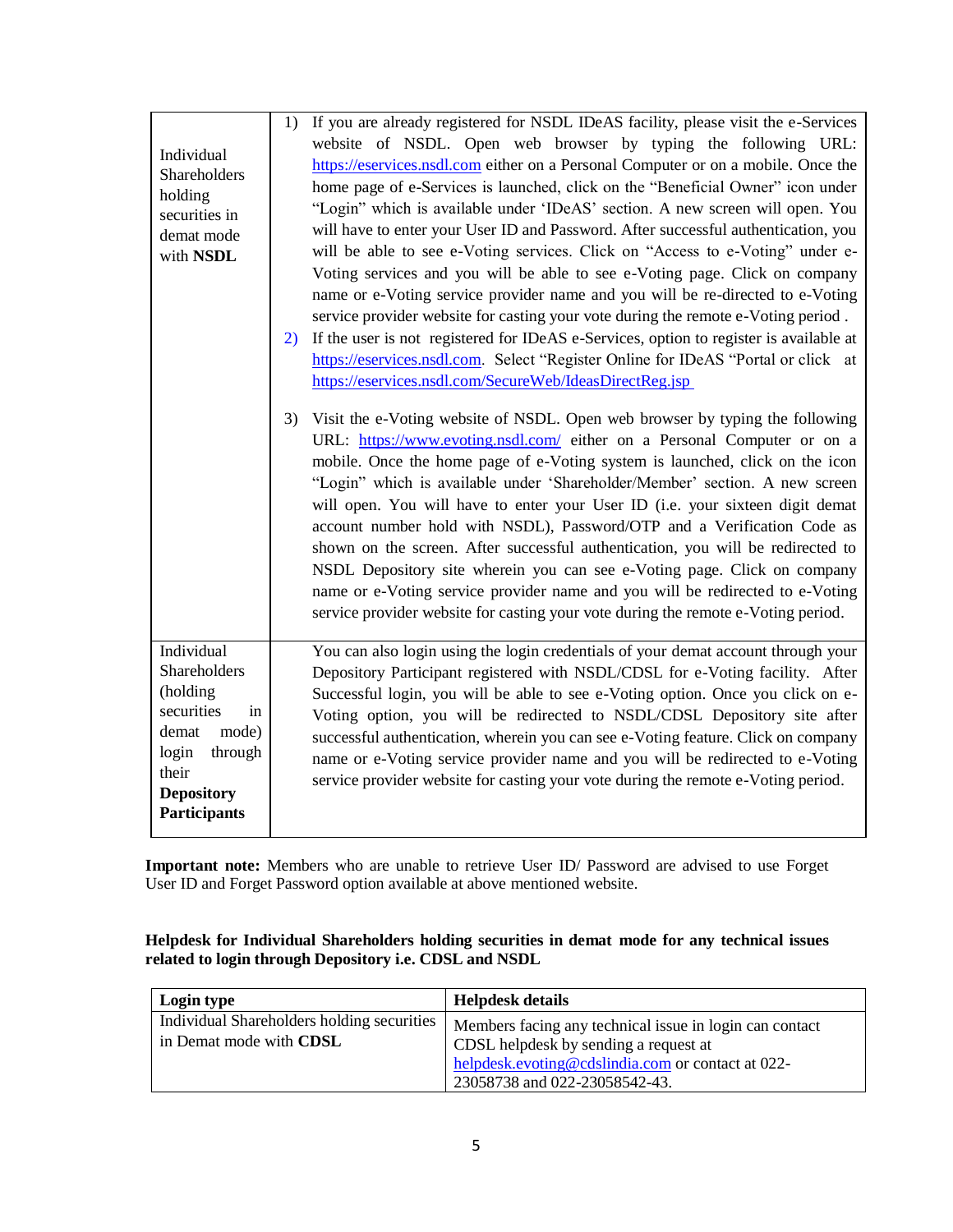|                                | Individual Shareholders holding securities   Members facing any technical issue in login can contact |  |
|--------------------------------|------------------------------------------------------------------------------------------------------|--|
| in Demat mode with <b>NSDL</b> | NSDL helpdesk by sending a request at evoting@nsdl.co.in                                             |  |
|                                | or call at toll free no.: $1800 1020 990$ and $1800 22 44 30$                                        |  |

iv. Login method for e-Voting for **shareholders other than individual shareholders holding in Demat form & physical shareholders.**

- 1) The shareholders should log on to the e-voting website [www.evotingindia.com.](http://www.evotingindia.com/)
- 2) Click on "Shareholders" module.
- 3) Now enter your User ID
	- a. For CDSL: 16 digits beneficiary ID,
	- b. For NSDL: 8 Character DP ID followed by 8 Digits Client ID,
	- c. Shareholders holding shares in Physical Form should enter Folio Number registered with the Company.
- 4) Next enter the Image Verification as displayed and Click on Login.
- 5) If you are holding shares in demat form and had logged on to [www.evotingindia.com](http://www.evotingindia.com/) and voted on an earlier e-voting of any company, then your existing password is to be used.
- 6) If you are a first-time user follow the steps given below:

|                    | For Shareholders holding shares in Demat Form other than individual                      |  |  |
|--------------------|------------------------------------------------------------------------------------------|--|--|
|                    | and Physical Form                                                                        |  |  |
| <b>PAN</b>         | Enter your 10 digit alpha-numeric *PAN issued by Income Tax Department                   |  |  |
|                    | (Applicable for both demat shareholders as well as physical shareholders)                |  |  |
|                    | <b>Shareholders</b><br>who have not updated their PAN<br>the<br>with<br>$\bullet$        |  |  |
|                    | Company/Depository Participant are requested to use the sequence number                  |  |  |
|                    | sent by Company/RTA or contact Company/RTA.                                              |  |  |
| Dividend           | Enter the Dividend Bank Details or Date of Birth (in dd/mm/yyyy format) as               |  |  |
| Bank               | recorded in your demat account or in the company records in order to login.              |  |  |
| Details            | If both the details are not recorded with the depository or company, please<br>$\bullet$ |  |  |
| <b>OR</b> Date     | enter the member id / folio number in the Dividend Bank details field as                 |  |  |
| <b>Birth</b><br>of | mentioned in instruction (3).                                                            |  |  |
| (DOB)              |                                                                                          |  |  |

- v. After entering these details appropriately, click on "SUBMIT" tab.
- vi. Shareholders holding shares in physical form will then directly reach the Company selection screen. However, shareholders holding shares in demat form will now reach 'Password Creation' menu wherein they are required to mandatorily enter their login password in the new password field. Kindly note that this password is to be also used by the demat holders for voting for resolutions of any other company on which they are eligible to vote, provided that company opts for e-voting through CDSL platform. It is strongly recommended not to share your password with any other person and take utmost care to keep your password confidential.
- vii. For shareholders holding shares in physical form, the details can be used only for e-voting on the resolutions contained in this Notice.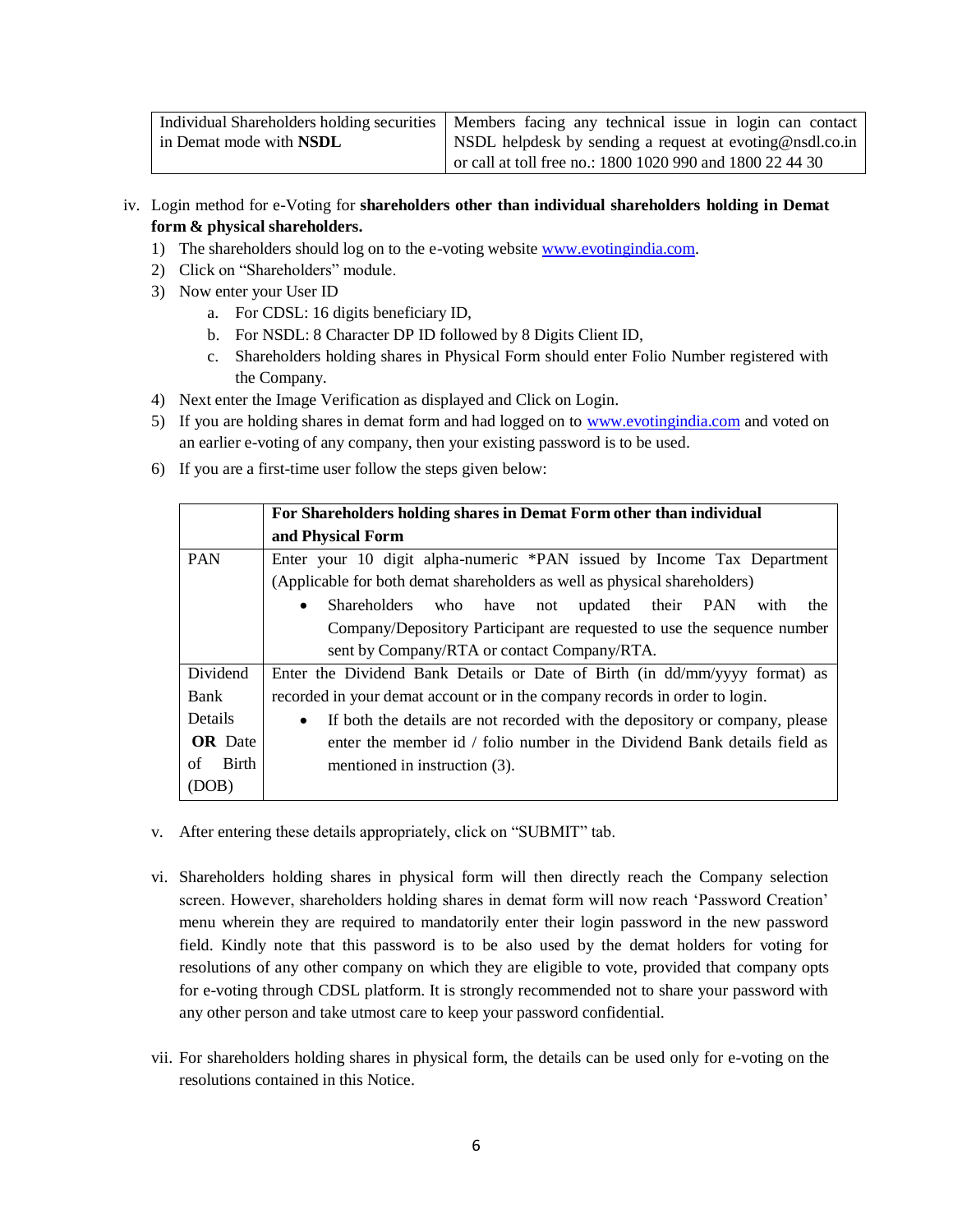viii.Click on the EVSN for the relevant <GKB Ophthalmics Limited> on which you choose to vote.

- ix. On the voting page, you will see "RESOLUTION DESCRIPTION" and against the same the option "YES/NO" for voting. Select the option YES or NO as desired. The option YES implies that you assent to the Resolution and option NO implies that you dissent to the Resolution.
- x. Click on the "RESOLUTIONS FILE LINK" if you wish to view the entire Resolution details.
- xi. After selecting the resolution, you have decided to vote on, click on "SUBMIT". A confirmation box will be displayed. If you wish to confirm your vote, click on "OK", else to change your vote, click on "CANCEL" and accordingly modify your vote.
- xii. Once you "CONFIRM" your vote on the resolution, you will not be allowed to modify your vote.
- xiii.You can also take a print of the votes cast by clicking on "Click here to print" option on the Voting page.
- xiv.If a demat account holder has forgotten the login password then Enter the User ID and the image verification code and click on Forgot Password & enter the details as prompted by the system.
- xv. Facility for Non Individual Shareholders and Custodians –Remote Voting
- Non-Individual shareholders (i.e. other than Individuals, HUF, NRI etc.) and Custodians are required to log on to [www.evotingindia.com](http://www.evotingindia.com/) and register themselves in the "Corporates" module.
- A scanned copy of the Registration Form bearing the stamp and sign of the entity should be emailed to [helpdesk.evoting@cdslindia.com.](mailto:helpdesk.evoting@cdslindia.com)
- After receiving the login details a Compliance User should be created using the admin login and password. The Compliance User would be able to link the account(s) for which they wish to vote on.
- The list of accounts linked in the login should be mailed to helpdesk.evoting@cdslindia.com and on approval of the accounts they would be able to cast their vote.
- A scanned copy of the Board Resolution and Power of Attorney (POA) which they have issued in favour of the Custodian, if any, should be uploaded in PDF format in the system for the scrutinizer to verify the same.
- Alternatively Non Individual shareholders are required to send the relevant Board Resolution/ Authority letter etc. together with attested specimen signature of the duly authorized signatory who are authorized to vote, to the Company at the email address viz; investor.grievance@gkb.net, if they have voted from individual tab & not uploaded same in the CDSL e-voting system for the scrutinizer to verify the same.

Process for those shareholders whose Email/Mobile No. are not registered with the Company/Depositories.

1. For Physical shareholders- please provide necessary details like Folio No., Name of shareholder, scanned copy of the share certificate (front and back), PAN (self attested scanned copy of PAN card), AADHAR (self attested scanned copy of Aadhar Card) by email to RTA, Link Intime India Private Limited,  $m$ t.helpdesk@linkintime.co.in. or by contacting the Company a[t investor.grievance@gkb.net](mailto:investor.grievance@gkb.net)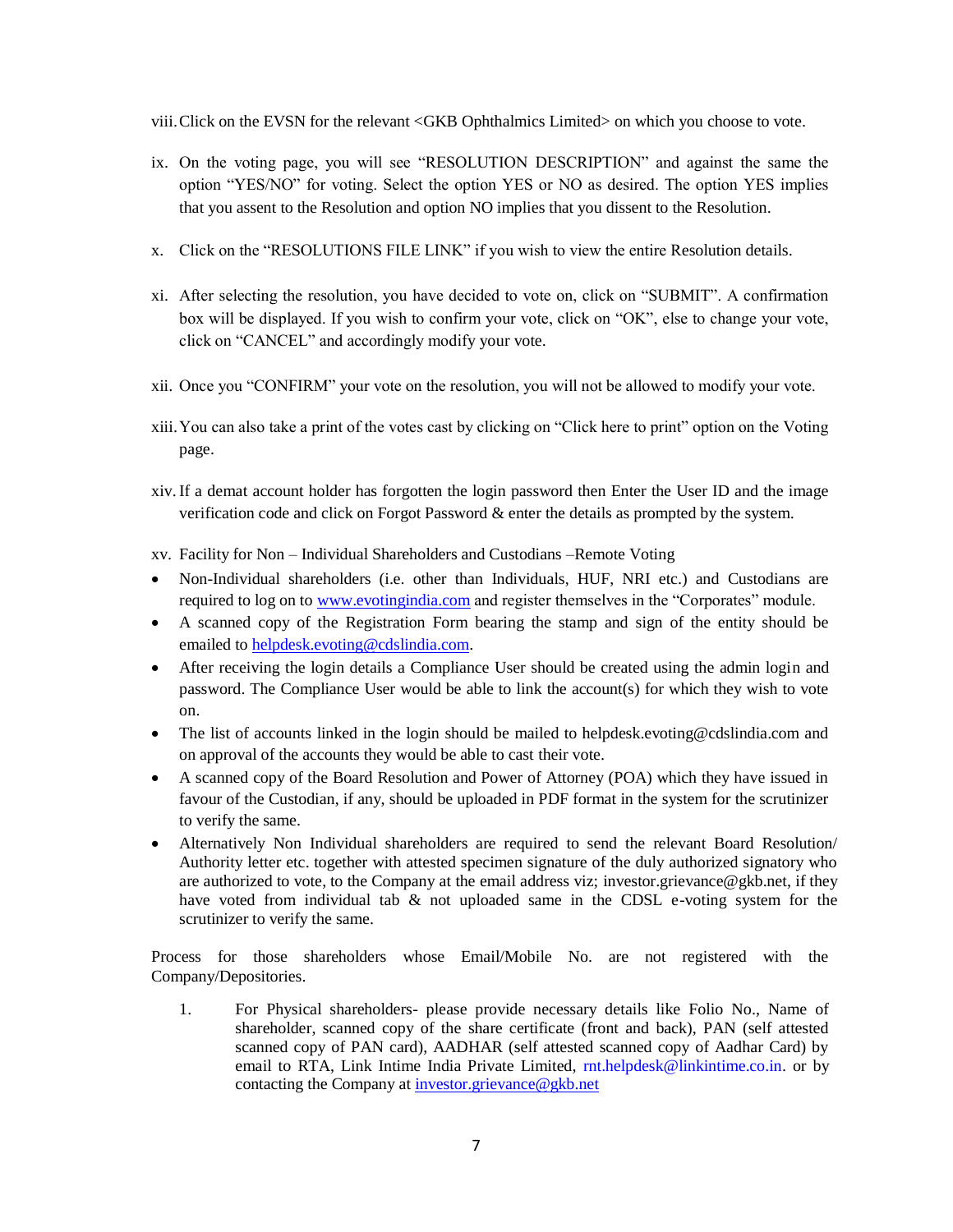- 2. For Demat shareholders -, Please update your email id & mobile no. with your respective Depository Participant (DP)
- 3. For Individual Demat shareholders Please update your email id & mobile no. with your respective Depository Participant (DP) which is mandatory while e-Voting through Depository.

If you have any queries or issues regarding e-Voting from the CDSL e-Voting System, you can write an email to [helpdesk.evoting@cdslindia.com](mailto:helpdesk.evoting@cdslindia.com) or contact at 022- 23058738 and 022-23058542/43.

All grievances connected with the facility for voting by electronic means may be addressed to Mr. Rakesh Dalvi, Sr. Manager, (CDSL, ) Central Depository Services (India) Limited, A Wing, 25th Floor, Marathon Futurex, Mafatlal Mill Compounds, N M Joshi Marg, Lower Parel (East), Mumbai - 400013 or send an email to [helpdesk.evoting@cdslindia.com](mailto:helpdesk.evoting@cdslindia.com) or call on 022-23058542/43.

## **EXPLANATORY STATEMENT PURSUANT TO SECTION 102 OF THE COMPANIES ACT, 2013**

The following is the Explanatory Statement as required by Section 102 of the Companies Act, 2013, setting out all material facts relating to Special Business, mentioned in the accompanying Notice:

### **Item No. 1**

SEBI vide its notification dated November 09, 2021 through SEBI (Listing Obligations and Disclosure Requirements)( Sixth Amendments ) Regulation, 2021, revised the definition of Related Party Transactions (RPTs) and further added 'prior' approval of the shareholders for all the material RPTs and the same is effective from April 01, 2022 onwards. Also, SEBI vide its circular dated November 22, 2021, had laid down the disclosure obligation of the Company to provide additional information to be reviewed by Audit Committee and Shareholders to approve the RPTs.

Pursuant to Regulation 23 of the Listing Regulations, a transaction with a related party shall be considered material if the transaction(s) to be entered into individually or taken together with previous transactions during a financial year, exceeds ten percent of the annual consolidated turnover of the Company as per the last audited financial statements of the Company.

A detailed list of Material Related Party Transactions entered/ to be entered into between the Company and its Related parties, as approved by Audit Committee and Board, for the financial year 2022-23, are being placed before the shareholders by way of Ordinary Resolution with additional information to be provided as per the circular dated November 22, 2021. In view of the amendments and circular effective from 1.4.2022, the resolution and limits as mentioned in this Notice for transaction with Related Parties are in supersession of resolution passed by Members in AGM held on September 30, 2019 and September 28, 2021, effective from April 10, 2022.

**The particulars of transactions entered/ to be entered between the Company and its Related parties to the extent of the limits detailed in the table below: -**

|     | Name of the Related   GKB | Vision Private Lensco $-$ |              | Vision<br>The GKB | GSV<br>Ophthalmics<br>Private |
|-----|---------------------------|---------------------------|--------------|-------------------|-------------------------------|
|     | Party                     | Limited                   | Lens Company | FZC               | Limited                       |
| , . | of<br>Nature              | <b>Related Party</b>      | Subsidiary   | Associate         | Subsidiary                    |
|     | Relationship              |                           |              | Company           |                               |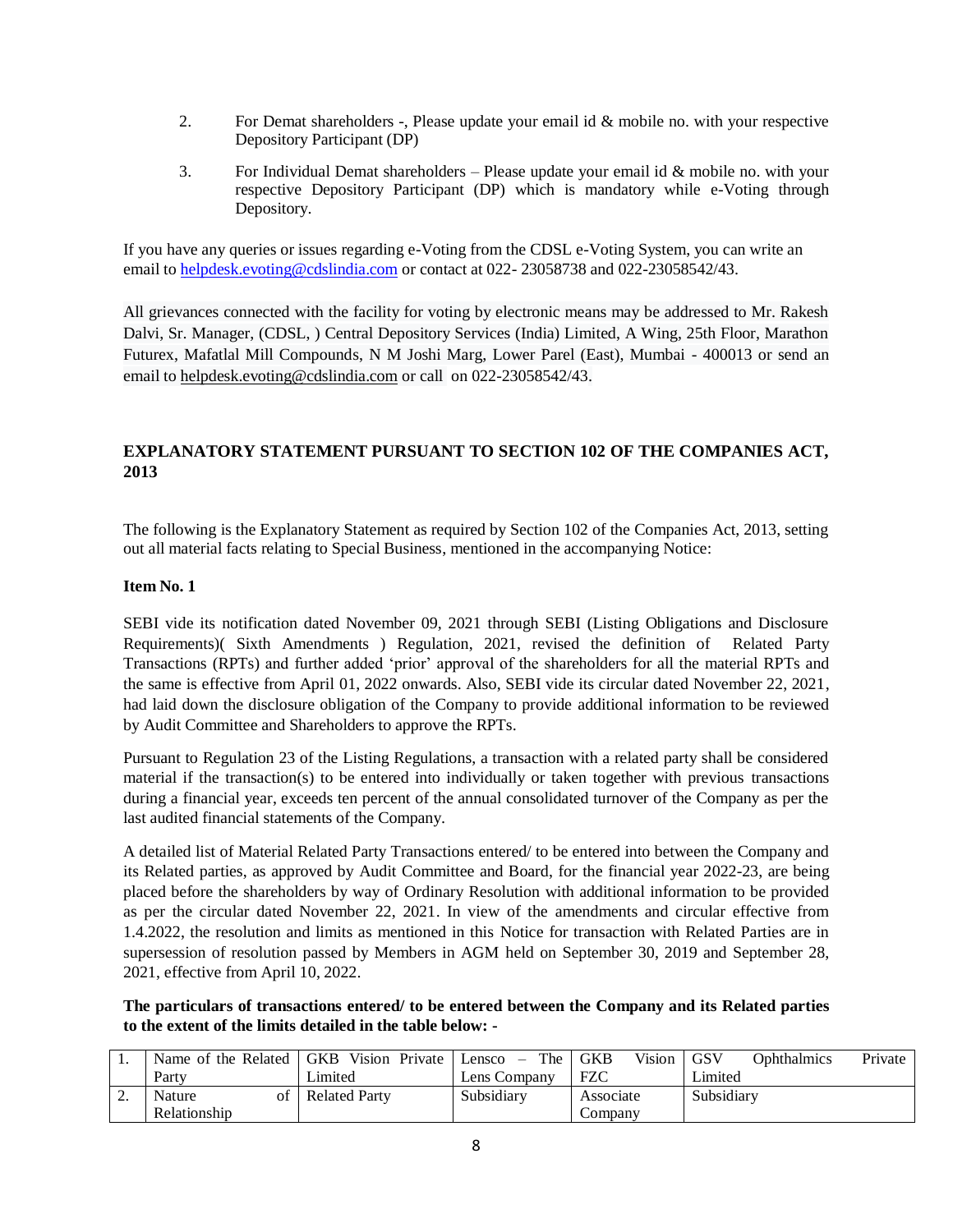| 3.  | Nature of Transaction             | Transactions include buying and selling of ophthalmic<br>lenses in all forms both glass as well as plastic and glass<br>moulds used in the manufacture of plastic lenses. |              |              | Sale, purchase or supply of goods<br>or materials, selling or otherwise<br>disposing of or buying property or<br>machinery of any kind, leasing of<br>property of any kind, availing or<br>rendering of any service and such<br>other transaction in the normal<br>course of business. |
|-----|-----------------------------------|---------------------------------------------------------------------------------------------------------------------------------------------------------------------------|--------------|--------------|----------------------------------------------------------------------------------------------------------------------------------------------------------------------------------------------------------------------------------------------------------------------------------------|
| 4.  | Value of proposed                 | <b>Rs. 45.00 Crores</b>                                                                                                                                                   | Rs.<br>7.00  | Rs.<br>5.00  | Rs. 10.00 crores                                                                                                                                                                                                                                                                       |
|     | transaction                       |                                                                                                                                                                           | Crores       | Crores       |                                                                                                                                                                                                                                                                                        |
| 5.  | Tenure of proposed<br>transaction | F.Y. 2022-23                                                                                                                                                              | F.Y. 2022-23 | F.Y. 2022-23 | F.Y. 2022-23                                                                                                                                                                                                                                                                           |
| 6.  | Type, material terms              |                                                                                                                                                                           |              |              | Sale, purchase or supply of goods or materials, selling or otherwise disposing of or buying                                                                                                                                                                                            |
|     | and<br>particulars<br>of          |                                                                                                                                                                           |              |              | property or machinery of any kind, leasing of property of any kind, availing or rendering of any                                                                                                                                                                                       |
|     | transaction                       | service and such other transaction in the normal course of business.                                                                                                      |              |              |                                                                                                                                                                                                                                                                                        |
| 7.  | Any advance paid or               | Advances received from time to time are duly recorded in the books of account                                                                                             |              |              |                                                                                                                                                                                                                                                                                        |
|     | received                          |                                                                                                                                                                           |              |              |                                                                                                                                                                                                                                                                                        |
| 8.  | $\frac{6}{6}$ of listed entity's  | 80.35%                                                                                                                                                                    | 12.5%        | 8.92%        | 17.85%                                                                                                                                                                                                                                                                                 |
|     | annual consolidated               |                                                                                                                                                                           |              |              |                                                                                                                                                                                                                                                                                        |
|     | turnover for immedi-              |                                                                                                                                                                           |              |              |                                                                                                                                                                                                                                                                                        |
|     | ately preceding F.Y.              |                                                                                                                                                                           |              |              |                                                                                                                                                                                                                                                                                        |
|     | that is represented by            |                                                                                                                                                                           |              |              |                                                                                                                                                                                                                                                                                        |
|     | the value of the                  |                                                                                                                                                                           |              |              |                                                                                                                                                                                                                                                                                        |
|     | proposed transaction              |                                                                                                                                                                           |              |              |                                                                                                                                                                                                                                                                                        |
| 9.  | The<br>of<br>manner               |                                                                                                                                                                           |              |              | All proposed transactions would be carried out as part of the business requirement of the                                                                                                                                                                                              |
|     | determining<br>the                |                                                                                                                                                                           |              |              | Company and are ensured to be on arm's length basis and in the ordinary course of business.                                                                                                                                                                                            |
|     | pricing<br>and<br>other           |                                                                                                                                                                           |              |              | Further, the Company is also subjected to transfer pricing norms prevalent in the country.                                                                                                                                                                                             |
|     | commercial terms                  |                                                                                                                                                                           |              |              |                                                                                                                                                                                                                                                                                        |
| 10. | Justification<br><b>as</b><br>to  | These transactions are done for the overall growth of the business of the Company                                                                                         |              |              |                                                                                                                                                                                                                                                                                        |
|     | why the RPT is in the             |                                                                                                                                                                           |              |              |                                                                                                                                                                                                                                                                                        |
|     | interest of the listed            |                                                                                                                                                                           |              |              |                                                                                                                                                                                                                                                                                        |
|     | entity                            |                                                                                                                                                                           |              |              |                                                                                                                                                                                                                                                                                        |
| 11. | Name of the Director              | None of the Directors, Key Managerial Personnel or their relatives is interested or concerned in                                                                          |              |              |                                                                                                                                                                                                                                                                                        |
|     | or KMP<br>who<br>is               | the said Resolution except for their holdings in the shares of the Company, if any, and to the                                                                            |              |              |                                                                                                                                                                                                                                                                                        |
|     | related                           | extent of their Memberships and/or Directorships in the Company, Subsidiaries and Associate                                                                               |              |              |                                                                                                                                                                                                                                                                                        |
|     |                                   | companies, if any.                                                                                                                                                        |              |              |                                                                                                                                                                                                                                                                                        |

In view of above, the Board of Directors recommend passing the resolution set out at Item No. 1, of the Notice, for approval of the Members as an Ordinary Resolution.

### **Item No. 2**

SEBI vide its notification dated November 09, 2021 through SEBI (Listing Obligations and Disclosure Requirements) (Sixth Amendments) Regulation, 2021, has amended the provision of regulation 2(zc) of the Listing Regulations, wherein prior approval of shareholders shall be taken for material RPTs with Company's Subsidiaries and their Related parties.

A detailed list of Material Related Party Transactions entered/ to be entered into between the Company's subsidiaries and their Related parties, as approved by Audit Committee and Board, for the financial year 2022-23, are being placed before the shareholders by way of Ordinary Resolution with additional information to be provided as per the circular dated November 22, 2021.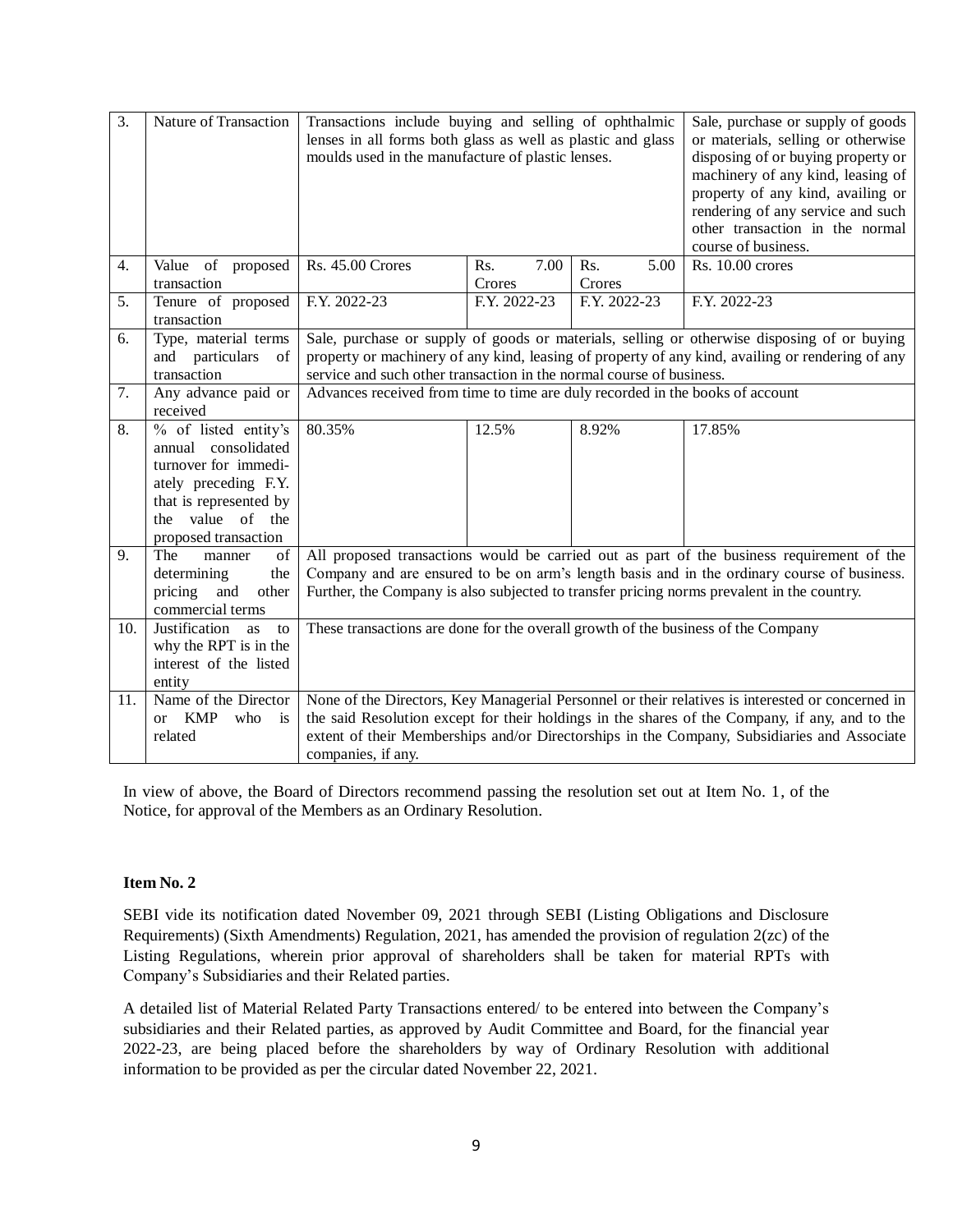**The particulars of transactions entered/ to be entered between the Company's Subsidiaries and their Related parties to the extent of the limits detailed in the table below: -**

| 1.               | Name of the Related Party                                                                        | <b>GKB</b><br>Vision                                                | Lensco $-$ The Lens   GKB Vision FZC                                |                          |  |
|------------------|--------------------------------------------------------------------------------------------------|---------------------------------------------------------------------|---------------------------------------------------------------------|--------------------------|--|
|                  |                                                                                                  | Private Limited                                                     | Company                                                             |                          |  |
| 2.               | Nature of Relationship                                                                           | <b>Related Party</b>                                                | Subsidiary                                                          | <b>Associate Company</b> |  |
| $\overline{3}$ . | Nature of Transaction                                                                            |                                                                     | Transactions include buying and selling of ophthalmic lenses in all |                          |  |
|                  |                                                                                                  |                                                                     | forms both glass as well as plastic and glass moulds used in the    |                          |  |
|                  |                                                                                                  | manufacture of plastic lenses.                                      |                                                                     |                          |  |
| 4.               | Value of proposed transaction                                                                    | Rs. 9.5 Crores                                                      | Rs. 7.5 Crores                                                      | <b>Rs. 20.00 Crores</b>  |  |
| $\overline{5}$ . | Tenure of proposed transaction                                                                   | F.Y. 2022-23                                                        | F.Y. 2022-23                                                        | F.Y. 2022-23             |  |
| 6.               | Type, material terms and particulars of                                                          |                                                                     | Sale, purchase or supply of goods or materials, selling or          |                          |  |
|                  | transaction                                                                                      |                                                                     | otherwise disposing of or buying property or machinery of any       |                          |  |
|                  |                                                                                                  |                                                                     | kind, leasing of property of any kind, availing or rendering of any |                          |  |
|                  |                                                                                                  |                                                                     | service and such other transaction in the normal course of          |                          |  |
|                  |                                                                                                  | business.                                                           |                                                                     |                          |  |
| 7.               | Percentage of the listed entity's annual                                                         | 16.96%                                                              | 13.39%                                                              | 35.71%                   |  |
|                  | consolidated turnover for the immediately                                                        |                                                                     |                                                                     |                          |  |
|                  | preceding financial year that is represented                                                     |                                                                     |                                                                     |                          |  |
|                  | by the value of the proposed transaction                                                         |                                                                     |                                                                     |                          |  |
| 8.               | Percentage of the listed entity's subsidiary -<br>standalone<br>annual<br>turnover<br>for<br>the | 37.50%                                                              | 29.61%                                                              | 78.95%                   |  |
|                  | immediately preceding financial year that is                                                     |                                                                     |                                                                     |                          |  |
|                  | represented by the value of the proposed                                                         |                                                                     |                                                                     |                          |  |
|                  | transaction                                                                                      |                                                                     |                                                                     |                          |  |
| 9.               | The manner of determining the pricing and                                                        |                                                                     | All proposed transactions would be carried out as part of the       |                          |  |
|                  | other commercial terms                                                                           |                                                                     | business requirement of the Company and are ensured to be on        |                          |  |
|                  |                                                                                                  |                                                                     | arm's length basis and in the ordinary course of business. Further, |                          |  |
|                  |                                                                                                  |                                                                     | the Company is also subjected to transfer pricing norms prevalent   |                          |  |
|                  |                                                                                                  | in the country.                                                     |                                                                     |                          |  |
| 10.              | Any advance paid or received                                                                     |                                                                     | Advances received from time to time are duly recorded in the        |                          |  |
|                  |                                                                                                  | books of account                                                    |                                                                     |                          |  |
| 11.              | Justification as to why the RPT is in the                                                        | These transactions are done for the overall growth of the business  |                                                                     |                          |  |
|                  | interest of the listed entity                                                                    | of the Company                                                      |                                                                     |                          |  |
| 12.              | Name of the Director or KMP who is related                                                       | None of the Directors, Key Managerial Personnel or their relatives  |                                                                     |                          |  |
|                  |                                                                                                  | is interested or concerned in the said Resolution except for their  |                                                                     |                          |  |
|                  |                                                                                                  | holdings in the shares of the Company, if any, and to the extent of |                                                                     |                          |  |
|                  |                                                                                                  | their Memberships and/or Directorships in the Subsidiaries and      |                                                                     |                          |  |
|                  |                                                                                                  | Associate companies, if any.                                        |                                                                     |                          |  |

### **i) GKB Ophthalmics Products FZE, Sharjah, U.A.E. – Wholly Owned Subsidiary and its related parties:**

# **ii) Lensco – The Lens Company, N.J., USA – Subsidiary with its related parties:**

|    | Name of the Related Party      | <b>GKB</b> Vision Private Limited                                                                                                                                         | GKB Ophthalmics Products<br><b>FZE</b> |
|----|--------------------------------|---------------------------------------------------------------------------------------------------------------------------------------------------------------------------|----------------------------------------|
|    | Nature of Relationship         | <b>Related Party</b>                                                                                                                                                      | <b>Holding Company</b>                 |
| 3. | Nature of Transaction          | Transactions include buying and selling of ophthalmic lenses in all<br>forms both glass as well as plastic and glass moulds used in the<br>manufacture of plastic lenses. |                                        |
| 4. | Value of proposed transaction  | $Rs. 11.00$ Crores<br>Rs. 7.5 Crores                                                                                                                                      |                                        |
| 5. | Tenure of proposed transaction | F.Y. 2022-23                                                                                                                                                              | F.Y. 2022-23                           |